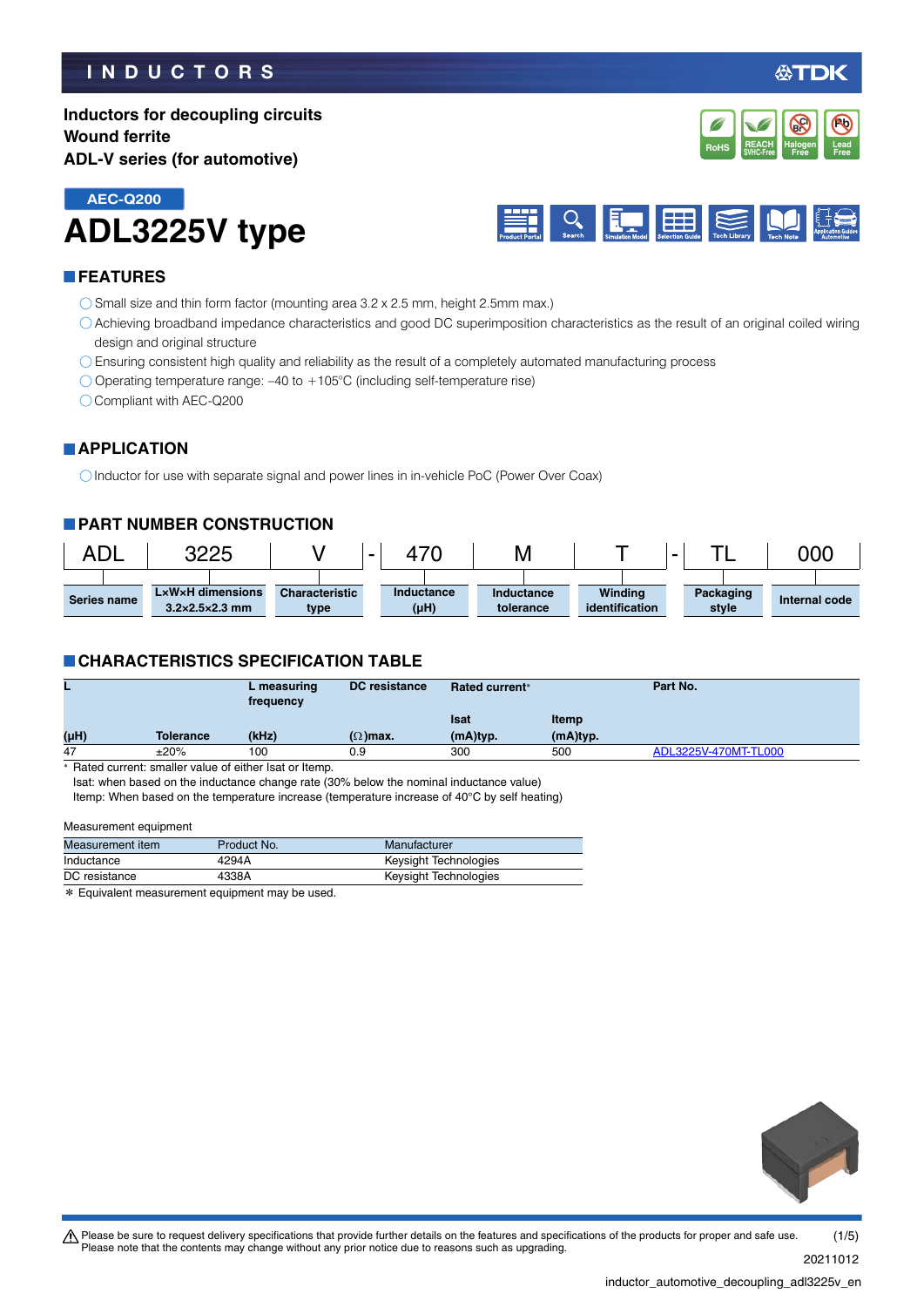# **ADL3225V type**

# **IMPEDANCE VS. FREQUENCY CHARACTERISTICS**



**DERATING** 



Please be sure to request delivery specifications that provide further details on the features and specifications of the products for proper and safe use.<br>Please note that the contents may change without any prior notice d (2/5)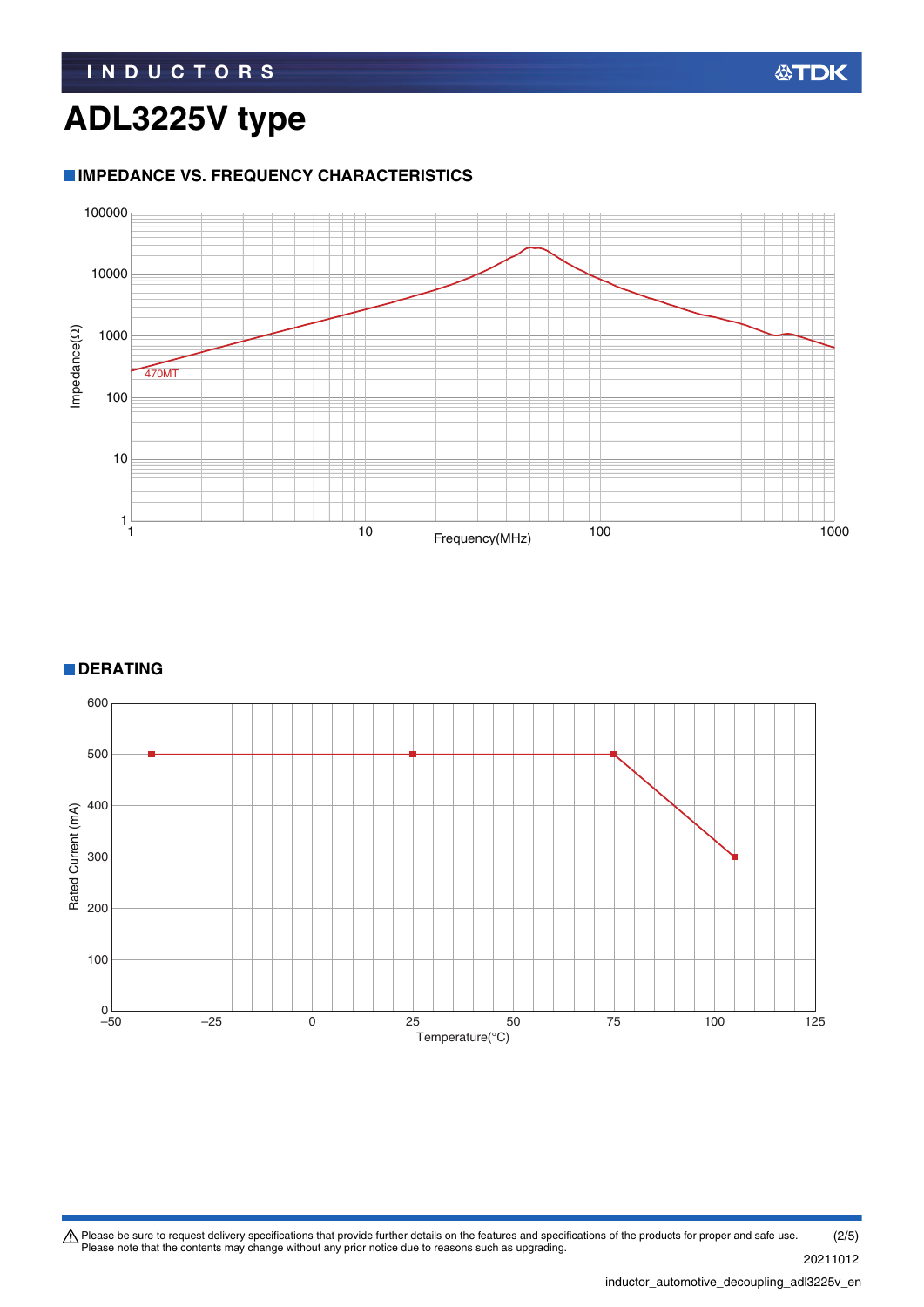# **ADL3225V type**

# **IMPEDANCE VS. DC BIAS CHARACTERISTICS**



![](_page_2_Figure_4.jpeg)

**□Recommended circuit** 

![](_page_2_Figure_6.jpeg)

Please be sure to request delivery specifications that provide further details on the features and specifications of the products for proper and safe use.<br>Please note that the contents may change without any prior notice d 20211012 (3/5)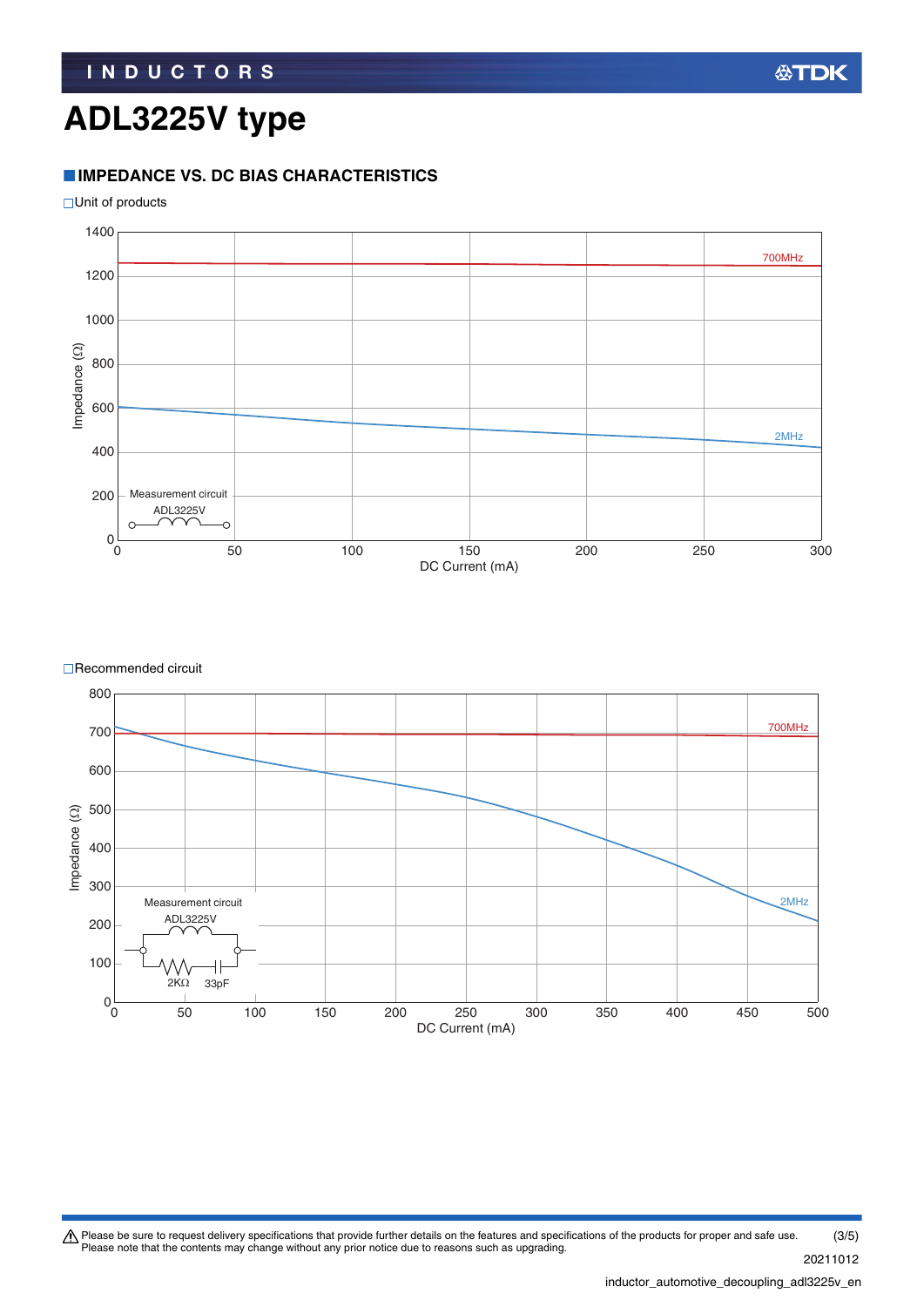# **ADL3225V type**

### **SHAPE & DIMENSIONS**

![](_page_3_Figure_4.jpeg)

 $(0.4)$ 

![](_page_3_Figure_5.jpeg)

Dimensions in mm

#### **PACKAGING STYLE**

![](_page_3_Figure_8.jpeg)

Dimensions in mm

#### **TAPE DIMENSIONS**

![](_page_3_Figure_11.jpeg)

| $S = S \cap T$<br>. | u | . . | - - - |
|---------------------|---|-----|-------|

#### **PACKAGE QUANTITY**

| Package quantity | 5000 pcs/reel |
|------------------|---------------|

#### **TEMPERATURE RANGE, INDIVIDUAL WEIGHT**

| Operating          | <b>Storage</b>     | <b>Individual</b> |
|--------------------|--------------------|-------------------|
| temperature range* | temperature range  | weight            |
| $-40$ to $+105$ °C | $-40$ to $+105$ °C | $0.074$ q         |

Operating temperature range includes self-temperature rise.

### **RECOMMENDED LAND PATTERN**

![](_page_3_Picture_19.jpeg)

**RECOMMENDED REFLOW PROFILE** 

![](_page_3_Figure_21.jpeg)

Please be sure to request delivery specifications that provide further details on the features and specifications of the products for proper and safe use.<br>Please note that the contents may change without any prior notice d (4/5)

20211012